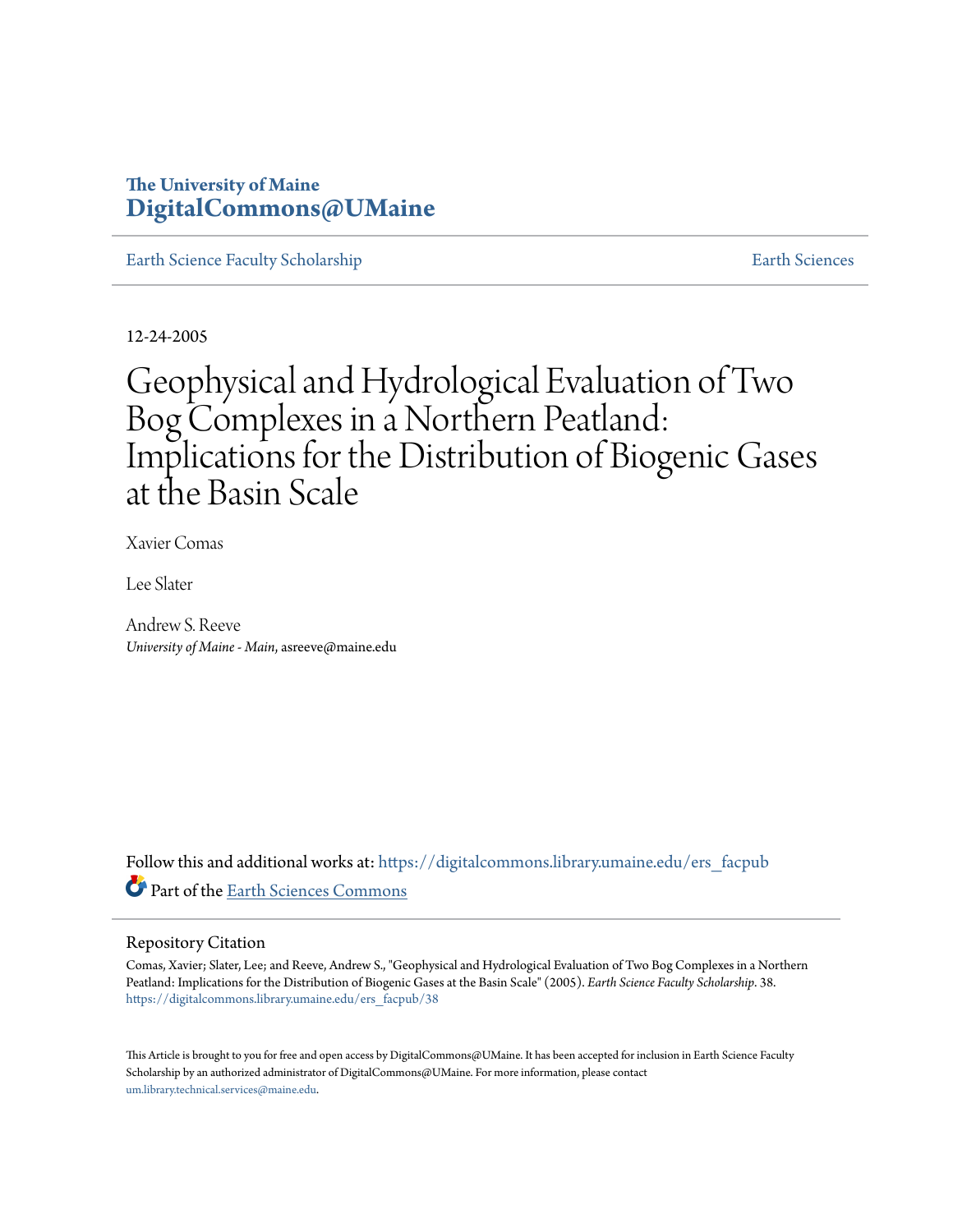# Geophysical and hydrological evaluation of two bog complexes in a northern peatland: Implications for the distribution of biogenic gases at the basin scale

Xavier Comas and Lee Slater

Department of Earth and Environmental Sciences, Rutgers-The State University, Newark, New Jersey, USA

## Andrew Reeve

Department of Earth Sciences, University of Maine, Orono, Maine, USA

Received 5 July 2005; revised 25 October 2005; accepted 9 November 2005; published 24 December 2005.

[1] Ground penetrating radar (GPR) was used to determine peat basin geometry and the spatial distribution of free-phase biogenic gasses in two separate units of a northern peatland (Central and Southern Unit of Caribou Bog, Maine). The Central Unit is characterized by a deep basin structure (15 m maximum depth) and a raised (eccentric) bog topographic profile (up to 2 m topographic variation). Here numerous regions of electromagnetic (EM) wave scattering are considered diagnostic of the presence of extensive free-phase biogenic gas. In contrast, the Southern Unit is shallower (8 m maximum depth) and has a slightly convex upwards bog profile (less than 1 m topographic variation), and areas of EM wave scattering are notably absent. The biogenic gas zones interpreted from GPR in the Central Unit are associated with: (1) wooded heath vegetation at the surface, (2) open pools at the surface, (3) high water table elevations near the center of the basin, and (4) a region of overpressure (at approximately 5 m depth) immediately below the zone of free-phase gas accumulation. The latter suggests (1) a transient pressure head associated with low hydraulic conductivity resulting from the biogenic gasses themselves or confining layers in the peat that restrict both gas release and groundwater flow and/or (2) overpressure in the peat column as a result of the gas buildup itself. In contrast, the Southern Unit, where zones of EM scattering are absent, is characterized by: (1) predominantly shrub vegetation, (2) a lack of open pools, (3) only minor variations (less than 1 m) in water table elevation throughout the entire unit; and (4) generally upward groundwater flow throughout the basin. The results illustrate the nonuniformity of free-phase biogenic gas distribution at the peat basin scale and provide insights into the processes and controls associated with  $CH<sub>4</sub>$  and  $CO<sub>2</sub>$ accumulation in peatlands.

Citation: Comas, X., L. Slater, and A. Reeve (2005), Geophysical and hydrological evaluation of two bog complexes in a northern peatland: Implications for the distribution of biogenic gases at the basin scale, Global Biogeochem. Cycles, 19, GB4023, doi:10.1029/2005GB002582.

## 1. Introduction

[2] Northern peatlands emit significant amounts of methane  $(CH<sub>4</sub>)$  and carbon dioxide  $(CO<sub>2</sub>)$  to the atmosphere [Cicerone and Oremland, 1988], and play an important role in the global carbon (C) cycle. Northern peatlands account for approximately 7% of the global annual CH4 emissions to the atmosphere [Khalil, 2000]. The effect of global warming on emissions remains a major uncertainty in climate modeling due to the high temporal and spatial variability in emission rates [Moore et al., 1990]. Both laboratory studies showing the reduction in hydraulic

conductivity due to formation of gas bubbles in peat soils [e.g., Beckwith and Baird, 2001], and field studies of ebullition fluxes of carbon gas from peatlands to the atmosphere [e.g., Romanowicz et al., 1995; Glaser et al., 2004], indicate the close connection between carbon cycling and hydrological processes. However, uncertainty exists regarding the volume and spatial distribution of biogenic gasses stored in peatlands; in particular the size and distribution of gas that is stored in the free-phase (as opposed to the dissolved phase) is the subject of uncertainty [e.g., Kellner et al., 2004].

[3] CH<sub>4</sub> production in peatlands depends directly on anaerobic microbial activity within peat. Two critical factors indirectly controlling C-cycling and  $CH<sub>4</sub>$  production in peatlands are plant community structure, and position of redox

Copyright 2005 by the American Geophysical Union. 0886-6236/05/2005GB002582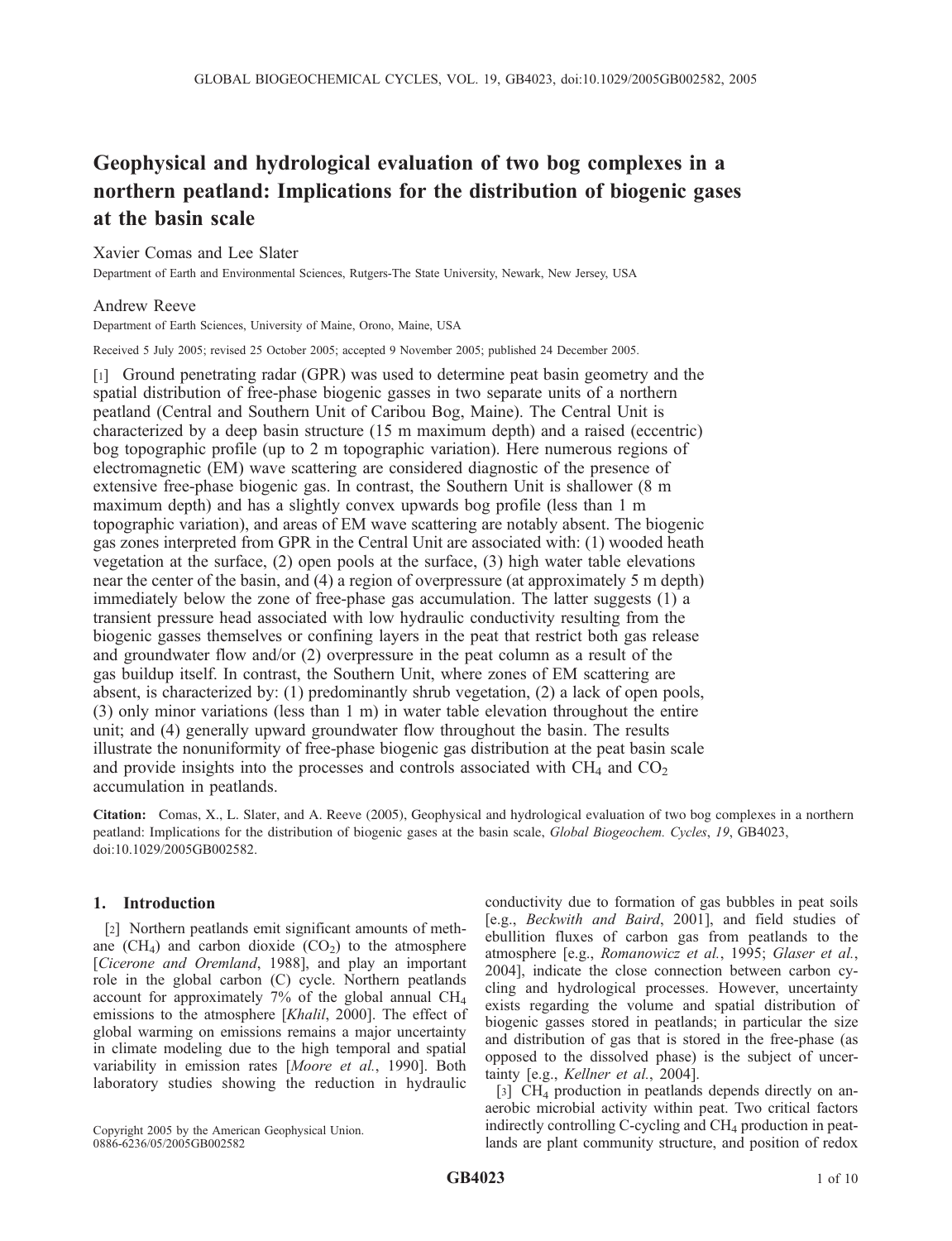boundaries associated with the water table [e.g., Bubier et al., 1993; *Bubier*, 1995].  $CO<sub>2</sub>$  production is the result of soil organic C mineralization and plant respiration. Carbon mineralization depends on oxygen availability, and is generally correlated positively with lower and/or fluctuating water tables and the abundance of vascular plants [Blodau, 2002]. Recent laboratory and field studies show that free-phase gas deposits represent a very significant contribution to the total ebullition flux of gasses from peatlands [e.g., Beckwith and Baird, 2001; Glaser et al., 2004].

[4] The significance of vegetation on biogenic gas emissions has been addressed by Bubier [1995]. She concluded that plant communities may act as a conduit for  $CH_4$  transport. *Yavitt et al.* [1997], in a study of multiple northern peatlands, observed higher  $CH<sub>4</sub>$  production in nonforested than in forested peatlands. Other studies show a correlation between vascular plants and  $CH<sub>4</sub>$  flux. *Waddington et al.* [1996] found a positive correlation between vascular plants and enhanced CH4 emissions in peatlands under wet conditions (water table near the peat surface). They related this correlation to the interaction of the vascular plant roots with the saturated/ anaerobic zone (or  $CH<sub>4</sub>$  production zone) during wet periods. In this situation, vascular plant roots are able to provide substrates for methanogenesis [Whiting and Chanton, 1992] more efficiently by directly reaching the anaerobic zone (higher during wet periods). Plant community structure also influences the degree of degradation of organic material as higher quality organic substrate induces higher methane production [Granberg et al., 1997].

[5] The significance of water table elevation  $CH<sub>4</sub>$  and  $CO<sub>2</sub>$  emissions is well documented [e.g., *Roulet et al.*, 1993; Hamilton et al., 1994]. Water table elevation influences the extent of the oxic/anoxic zone. The size of the oxic zone is the major factor determining the amount of methane produced in the anoxic zone that will oxidize before reaching the atmosphere [Granberg et al., 1997]. In a review of the controls on C cycling in peatlands,  $Blodau$  [2002] concluded that CH<sub>4</sub> production and emission decrease exponentially with lower water tables. Bubier et al. [1993] measured higher  $CH<sub>4</sub>$  fluxes at open water ponds and adjacent areas (both associated with water tables close to the soil surface, or free-water surface above soil surface) from a total of 19 wetland sites in Canada. Waddington and Roulet [1996] observed flux variation as a result of topographic differences in a peatland in Sweden, with higher  $CH<sub>4</sub>$  emissions also correlated with pool areas, and stronger variations at the microtopographic scale, where water table elevation contrasts were maximal. Roulet et al. [1997] identified a beaver pond as a particularly large source of  $CO<sub>2</sub>$  and  $CH<sub>4</sub>$  emission to the atmosphere during the summer, relating the pond sediments (with high organic content) as the most probable source of carbon.

[6] The objective of this paper was to investigate the accumulations of biogenic gases at the basin scale in Caribou Bog (Maine) using the ground-penetrating radar (GPR) geophysical method. The paper also considers the implications of the findings with regard to the control of

water table elevation and plant community structure on the accumulation of free-phase biogenic gasses.

# 2. Ground-Penetrating Radar

[7] Ground-penetrating radar (GPR) is a geophysical technique for subsurface exploration. A transmitting antenna generates a continuous high-frequency electromagnetic (EM) wave that penetrates the subsurface and is returned as a sequence of reflections from stratigraphic interfaces. The velocity of this EM wave is primarily controlled by the relative dielectric permittivity  $(\epsilon_r)$ , a geophysical property strongly dependent on water content. Moisture content changes at major sediment interfaces, owing to changes in porosity and organic matter content, cause strong GPR reflections [Warner et al., 1990]. High fluid electrical conductivity in peat, or high percent of clay in the mineral soil, can excessively attenuate EM wave propagation, reducing the depth of penetration. This usually prevents the recording of reflections below the mineral soil interface often found underlying peat deposits [Theimer et al., 1994; Slater and Reeve, 2002].

[8] Studies of hydrocarbon contaminated sites have shown that free-phase gas impacts GPR data in a similar manner to that described for seismic data collected over gas hydrates [e.g., Judd and Hovland, 1992; Okyar et al., 1994]. Regions of faint or absent reflectors result from scattering of the acoustic energy by free-phase gas. Daniels et al. [1995] recorded regions of ''EM blanking'' (scattering of EM energy) in GPR data that they attributed to the displacement of water by hydrocarbon gas vapors. When using GPR to monitor hydrocarbon leakage, Lopes de Castro and Branco [2003] also identified regions of strongly attenuated reflections or shadow zones due to the build up of hydrocarbon vapors.

[9] In a recent study, Comas et al. [2005a] used surface and borehole ground penetrating radar (GPR), combined with moisture probe and direct gas sampling measurements, to investigate free-phase biogenic gasses in a small section (5 m long) of the Central Unit of Caribou Bog, Maine. The study site was situated next to an open pool. GPR profiles showed a contrast between areas with loss of reflections and a general chaotic trace signal, and the surrounding regions characterized by a continuous sequence of strong reflectors. These EM wave scattering regions were associated with biogenic gas accumulations and coincided with: (1) high  $CH<sub>4</sub>$  and  $CO<sub>2</sub>$  gas concentration, (2) high total free-phase gas concentration (maximum 10%) calculated from borehole GPR measurements using the complex refractive index (CRIM) model [e.g., Huisman et al., 2003] and (3) relatively low moisture content determined from moisture probe profiles.

[10] In this paper, we expand upon Comas et al. [2005a] by utilizing surface GPR as a non-invasive technique to investigate the spatial variability of zones of high free-phase biogenic gas concentration at the basin-scale. Whereas Comas et al. [2005a] conducted a small-scale proof-of-concept GPR survey to detect biogenic gas accumulations within an approximate 40  $m<sup>2</sup>$ area, in this paper the survey is upscaled to the basin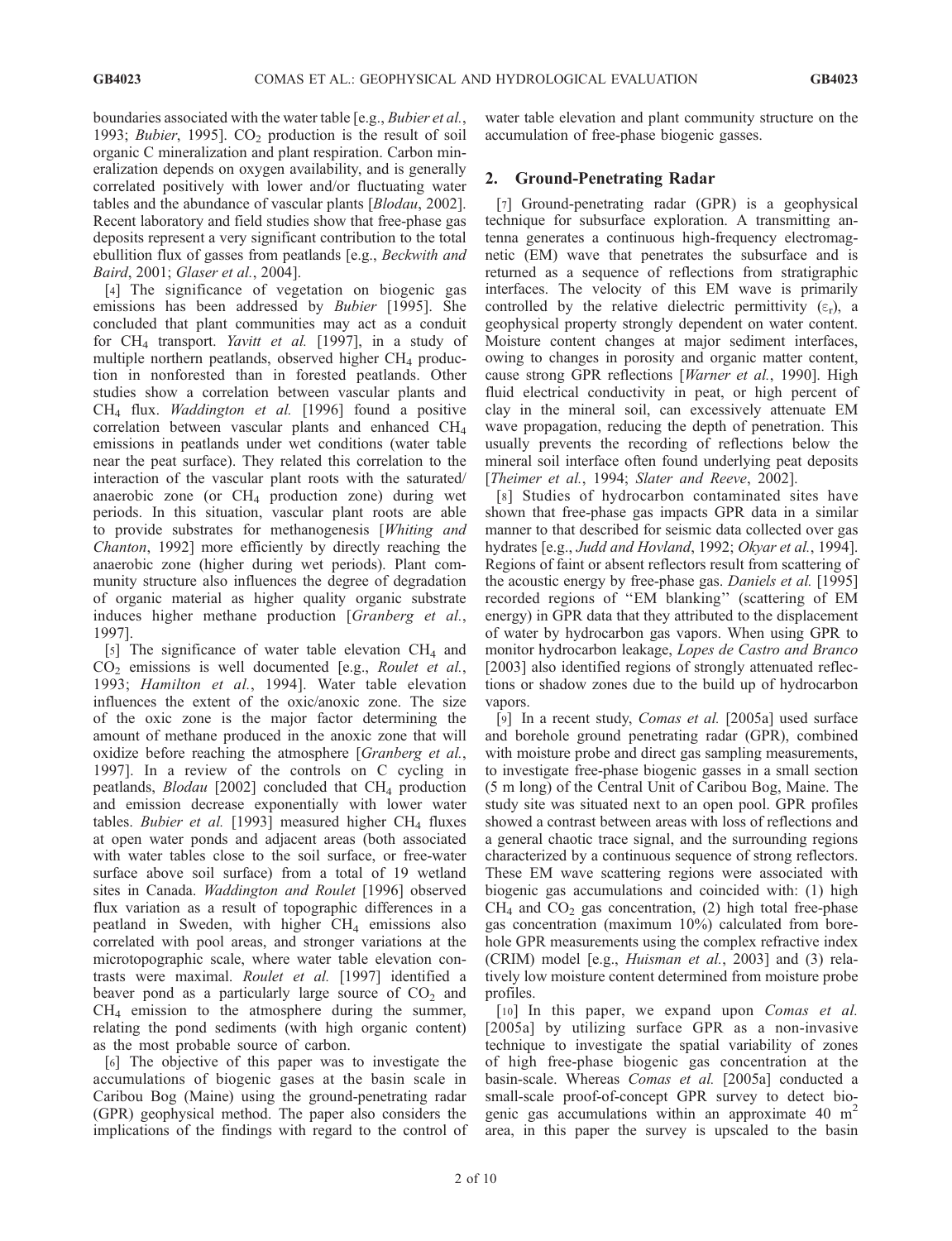

Figure 1. (a) Satellite image (USGS) showing the location of Caribou Bog and its three major units (Northern, Central, and Southern Units). The insert at top shows the location of Caribou Bog in Maine; (b) satellite image (USGS) showing the Central Unit of Caribou Bog, vegetation patterns (modified from Davis and Anderson [1999]), open pools, monitoring wells, geophysical survey lines, and core locations; (c) satellite image (USGS) showing the Southern Unit of Caribou Bog, vegetation patterns (modified from Davis and Anderson [1999]), monitoring wells, geophysical survey lines, and core locations.

level (up to  $8000 \text{ m}^2$ ). On the basis of the clear results of Comas et al. [2005a], we assume that zones of EM scattering in surface GPR data observed in Caribou Bog result from accumulations of free-phase biogenic gasses. The geophysical measurements reported here are then considered to define the spatial extent of zones of EM wave attenuation that we attribute to regions of elevated free-phase gas concentration within the peat basin. Supporting hydrological and vegetation data yield valuable insights into the potential controls on the formation of these free-phase biogenic gases in peat basins and also

display evidence for the regulation of peatland hydrological processes by biogenic gasses.

# 3. Field Site

[11] Caribou Bog, situated near Bangor, Maine (inset in Figure 1a), is a 2200-ha multiunit peatland composed of several raised bog complexes that sometimes coalesce with each other [Davis and Anderson, 1999]. Three units are distinguished in Caribou Bog and named based on geographic location as follows: Northern Unit, Central Unit and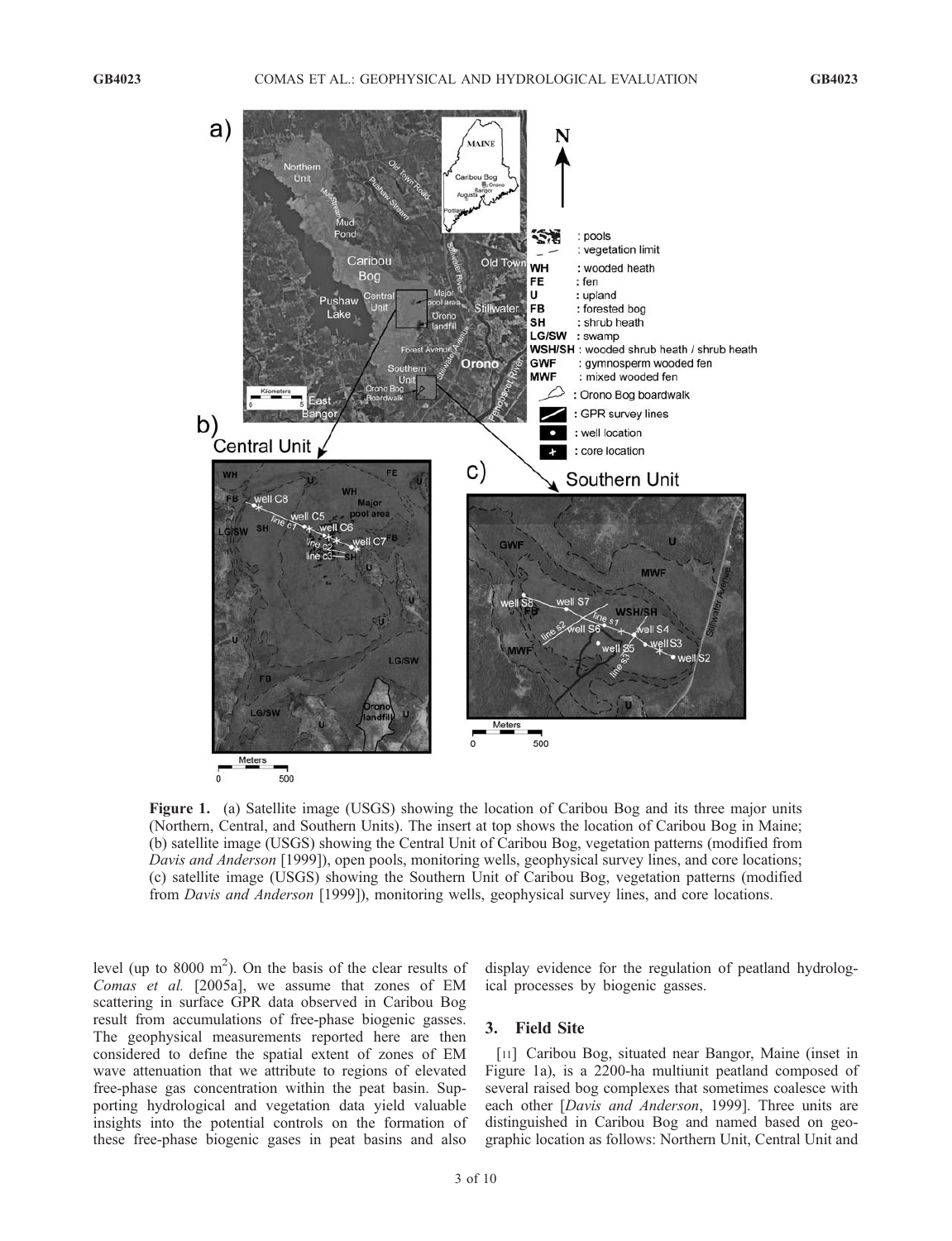Southern Unit (Figure 1a). The study area includes the Central Unit (Figure 1b), and the Southern Unit (Figure 1c) of Caribou Bog. Previous published work in Caribou Bog includes ecological characterization [e.g., Davis and Anderson, 2001], detailed vegetation surveys [Davis and Anderson, 1999], stratigraphic data [Cameron et al., 1984], and paleoecological reconstructions [Gajewski, 1987; Hu and Davis, 1995]. The Southern Unit is probably the most extensively studied unit in Caribou Bog. Geophysical measurements (resistivity imaging, ground penetrating radar, terrain conductivity) were conducted in the Southern Unit to evaluate peatland stratigraphy [Slater and Reeve, 2002]. Geophysical and hydrological studies of the Central Unit of Caribou Bog were used to test the association of vegetation and pool patterning with peat basin stratigraphy [Comas et al., 2004] and mineral soil composition [Comas et al., 2005b].

[12] The Central and Southern Units of Caribou Bog exhibit distinct differences in size, vegetation patterning, groundwater hydrology, the presence/absence of pools at the surface, stratigraphy and topography [Davis and Anderson, 1999]. The Central Unit (covering approximately  $3600 \text{ m}^2$ ) shows the topography and stratigraphy characteristic of an eccentric bog [Davis and Anderson, 2001], a domed bog where the highest point of the peat mound is displaced from the center of the basin area and water drains mainly in one direction. Comas et al. [2004] combined GPR data, electrical resistivity imaging and ground truth data, to detect peat thickness reaching 11 m in places, underlain by lake sediment (thicker than 5 m in the center of the basin), glacio-marine sediment and esker or till deposits. The Central Unit is characterized by sharp changes in vegetation patterns as depicted in Figure 1b. Two major plant communities are (1) bryophytes in Sphagnum lawn and low shrub (SH) dominated areas, and (2) vascular plants in wooded heath (WH) dominated areas. A large wooded heath area containing numerous pools (ranging from 10  $m<sup>2</sup>$  to 600  $m<sup>2</sup>$  in area) is surrounded by an elongated shrub region, and other smaller communities [Davis and Anderson, 1999]. The surveyed area of the Central Unit exhibits three major vegetation changes: from east to west, upland (U)-shrub (SH), shrub (SH)-wooded heath (WH), and wooded heath (WH)-shrub heath (SH) (Figure 1b). The Southern Unit (covering approximately  $2000 \text{ m}^2$ ) has a flatter topography corresponding to a gently convex upwards bog (according to the classification by Davis and Anderson [2001]), with maximum elevations of the raised part above the surrounding fen typically less than 1 m. Previous geophysical data collected in the Southern Unit of Caribou Bog resolved the stratigraphy of this peat basin [Slater and Reeve, 2002]. Open pools are notably absent in the Southern Unit and the vegetation alternates between wooded shrub heath and shrub heath (WSH) [Davis and Anderson, 1999] (Figure 1c).

#### 4. Methods

[13] A sequence of monitoring well clusters was installed in each unit during 2000 to permit monitoring of water levels within the peat and lake sediment deposits. Each cluster contained a minimum of three wells screened at multiple depths from the surface to the interface of the peat or lake sediment with the mineral soil. The depths of the screens varied between well clusters but were designed to measure the head in the shallow, intermediate and deep peat at each location. Wells were surveyed using a dual frequency global positioning system with a nominal accuracy of 1 cm and water levels within wells were measured using an electrical water level indicator during April 2000 at the Central Unit, and May 2000 at the Southern Unit.

[14] One main survey transect oriented SE–NW was established in the Central Unit (line c1 in Figure 1b) crossing a total of four well clusters (wells  $C5-C8$  in Figure 1b). This longitudinal cross section of the bog basin crosses five major vegetation zones (from east to west: upland (U), shrub heath (SH), wooded heath (WH), shrub heath (SH), and forested bog (FB), Figure 1b), and an extensive area with open pools (between well C7 and well C5, within the WH). In the Southern Unit a total of six well clusters (wells S2–S8) follow a main transect (s1 in Figure 1c) also oriented SE –NW. This line represents a longitudinal cross section of the bog basin and is characterized by a single major vegetation type alternating between wooded shrub heath (WSH) and shrub heath (SH).

[15] GPR measurements were collected using a Mala-RAMAC system equipped with 100-MHz antennas that provide a good compromise between investigation depth and resolution in Caribou Bog [Slater and Reeve, 2002]. The spacing between traces was 0.1 m and sixteen stacks were used for each trace. The sampling time window was 680 ns, providing a maximum investigation depth of 12 m with approximate 25-cm resolution (based on one-quarter wavelength), assuming constant  $\varepsilon_r$  with depth and an average electromagnetic wave velocity (v) of 0.0355 m/ns in peat as determined from (1) the time move out of the reflection recorded from the peat-mineral soil contact observed in common-midpoint (CMP) surveys, and (2) measurement of the two-way travel time at invasive sampling locations where the peat-mineral soil contact was precisely measured. Processing steps were limited to (1) application of a time-varying gain (to distribute amplitudes equally in the time axis for each trace), (2) a ''dewow'' filter (to eliminate low frequencies by subtraction of a mean amplitude calculated for each trace over a 10 ns time window), (3) a band-pass filter (to eliminate high- and low-frequency noise), (4) a static correction to eliminate the time delay between trigger and recording, and (5) static correction to account for bog topography. Although peatland topography is generally irrelevant for short profiles, it was significant for these basin-scale surveys.

[16] In the Central Unit, areas with dense wooded heath vegetation and open pools across line c1 prevented GPR surveying in places, creating data gaps in this transect. Two smaller GPR transects (line c2 and line c3 in Figure 1b) crossing the major vegetation change from shrub heath (SH) to wooded heath (WH), and finishing in the region of open pools, were also established. In the Southern Unit a GPR survey was conducted along line s1 (Figure 1c), and two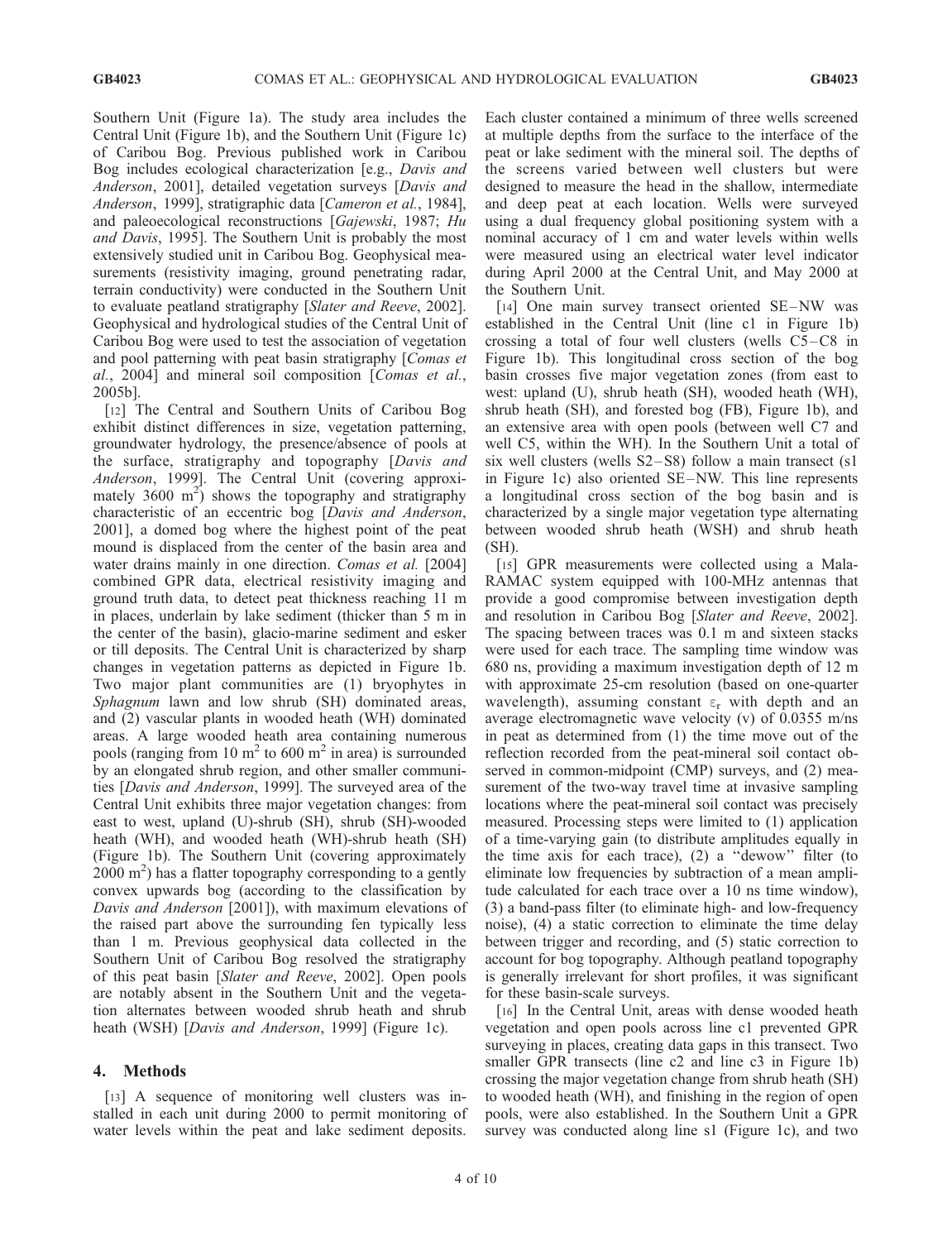

Figure 2. GPR profile results along line c1 (see Figure 1b for location) in the Central Unit of Caribou Bog. Vegetation at surface, open pools, well location, and coring results are also shown.

smaller GPR transects (line s2 and line s3 in Figure 1c) were used for comparison.

#### 5. Geophysical Results

# 5.1. GPR Profiles in the Central Unit of Caribou Bog

[17] The GPR results for line c1 (see Figure 1b for location) of the Central Unit of Caribou Bog are displayed in Figure 2. The GPR profile, combined with coring at selected locations, depicts a thick peat deposit exceeding 9 m in places (e.g., in the center of the basin, around well C5, Figure 2). This GPR profile is characterized by the presence of areas of EM wave signal scattering (loss of coherent, laterally continuous reflectors) at shallow depths (approximately between 1 m to 5 m from the surface). As shown in Figure 2, several areas showing EM wave scattering contrast with the clear, continuous sequence of reflectors throughout most of the unit. The major areas of scattering and reflector loss are outlined with boxes in Figure 2: (1) between 275 and 375 m along the profile and at depths ranging between 2.5 to 4 m; (2) between 550 and 575 m along the profile and 1-4 m deep; (3) between 650 and 700 m along the profile and  $1-5$  m deep; (4) between 750 and 775 m along the profile and  $2-4$  m deep.

[18] To support the results of the main transect in the Central Unit, two shorter lines were run perpendicular to the SH/WH vegetation boundary and into the pool area (location on line c1 where EM wave scattering was observed). Figures 3a and 3b show lines c2 and c3, respectively, from the Central Unit. Both lines are characterized by strong and continuous reflector sequences, lack of EM scattering areas, and vegetation dominated by shrub from 0 m to approximately 50 m on the transect. EM wave scattering occurs on both lines (between 50 to 70 m along c2 as shown in Figure 3a; and although less pronounced still showing the characteristic chaotic reflectors between 55 to 70 m along c3 as shown in Figure 3b) and is associated with the transition to wooded heath vegetation and open pool areas at the surface. These results are consistent with the presence of EM scattering in areas dominated by wooded heath vegetation and open pools in line c1.

#### 5.2. GPR Profiles in the Southern Unit of Caribou Bog

[19] GPR data fully characterizes the basin geometry of the Southern Unit owing to the relatively shallow depth (maximum 8 m) to the mineral soil (see Figure 4). GPR results are correlated with direct coring and indicate a layer of terrestrial peat, with an approximate thickness of 4-4.5 m, characterized by numerous strong GPR reflections resulting from moisture content changes within the peat. At about 4.5 m depth, a distinct reflector is detected and interpreted as the lake sediment boundary. The lake sediment is associated with a distinct change in physical properties being characterized by the absence of reflectors.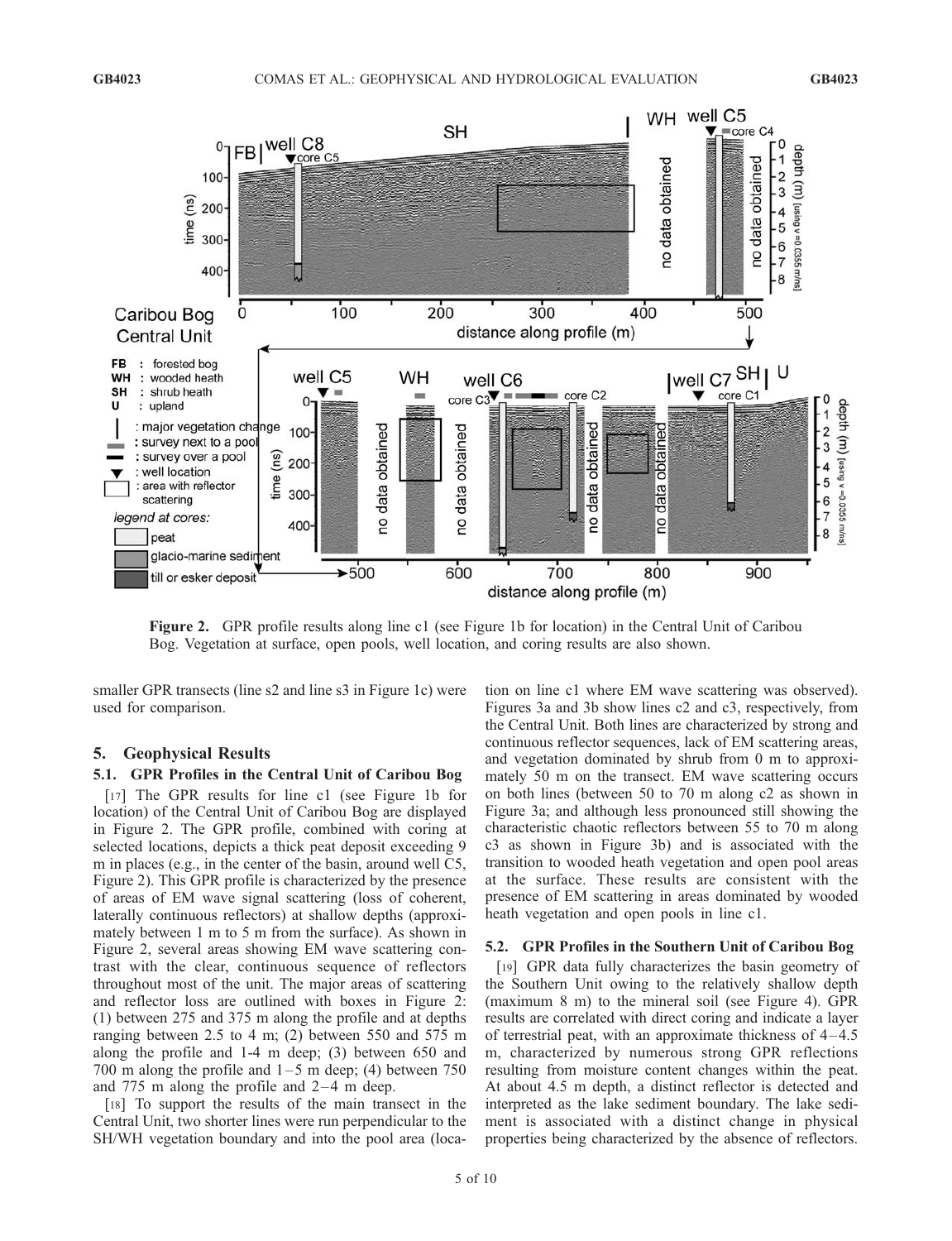

Figure 3. GPR profile results along (a) line c2 and (b) line c3 (see Figure 1b for location) in the Central Unit of Caribou Bog. Vegetation at surface, open pools, and well location are also shown. Squares outline areas showing GPR reflector scattering interpreted as free-phase biogenic gas accumulations.

Glacio-marine sediment underlies the lake sediment and is resolved as a single, flat reflector, with complete attenuation of the GPR signal in the clay-rich deposits below.

[20] The characteristic feature of the 1.1 km of GPR data (Figure 4) obtained in the Southern Unit is the presence of numerous and continuous reflections from the surface down to the peat-lake sediment interface. Areas of EM wave scattering (loss of coherent reflectors) are entirely absent. Results for lines s2 and s3 at the Southern Unit (Figure 5) are consistent with that described for line s1, most notably in that areas of EM scattering are again entirely absent. All GPR data obtained in the Southern Unit is characterized by (1) a continuous sequence of numerous GPR reflectors within the peat layer, and (2) an absence of zones of EM wave scattering. This result suggests that zones of high free-phase biogenic gas concentration are absent in the Southern Unit.

#### 6. Hydrological Results

[21] Figure 6 shows the hydraulic head patterns as a function of depth for wells S2–S8 in the Southern Unit of Caribou Bog during May 2000. Groundwater within the peat generally flows slightly upwards to the northwest. Slight upward groundwater flow toward the southeast appears to occur between wells S3 and S2: well S3 most likely coincides with a drainage divide associated with the point of highest elevation on the slightly convex bog surface. There is some evidence for downward flow at depth (below 5 m) toward the west margin (from well S7 to well S8). The groundwater surface decreases toward the northwest (approximately 1 m difference from well S4 to well S8) and is associated with the topographic variation (less than 1 m).

[22] Figure 7 shows hydraulic head patterns for wells C8–C7 in the Central Unit of Caribou Bog during April 2000. Flow within the Central Unit under the peat dome is characterized by downward flow below 5 m but slight upward flow within the top 4 m. The groundwater surface shows greater variation than observed in the Southern Unit (almost 2 m difference between well C5 and well C8), probably being associated with the greater topographic range in the Central Unit. Higher water table values are associated with the wooded heath and pool area (at wells C5 and C6, as also shown by Comas et al. [2004]), while lower water table elevations are associated with shrub areas (at wells C8 and C7). A striking difference between the hydrological patterns of the two units is the presence of a region of a high hydraulic head (overpressure) in the Central Unit at depth (approximately 5 m) between 500 m and 700 m along the profile. This region is where the highest hydraulic head values for the Central Unit are recorded and occurs immediately below the region of EM wave scattering observed with GPR.

#### 7. Discussion

[23] GPR surveys across the Central and Southern Unit of Caribou Bog (Figures 2 and 4) illustrate stratigraphic differences between the basins. However, the most striking observation from this study is the contrast in zones of EM wave scattering observed in the GPR profiles, coupled with the different groundwater flow patterns, obtained from the two units. We infer that the EM scattering observed in the GPR profiles results from the dispersion of EM energy as it travels through a zone of high free-phase gas concentration as proposed by others [e.g., Daniels et al., 1995]. In the Central Unit extensive areas of EM wave scattering attributed to biogenic gas accumulations are observed (Figure 2) and the peatland hydrology is characterized by elevated hydraulic head at depth. In the Southern Unit (Figure 4), not a single area of such EM wave scattering was detected on more than 2 km of GPR data and upward groundwater flow generally occurs throughout the basin.

[24] Interpreted free-phase biogenic gas accumulations in the Central Unit coincide with wooded heath and open pool areas as shown in the results for line c1 (Figure 2). Data from two additional lines (c2 and c3) that bisect the major vegetation change from shrub to wooded heath, and traverse part of the open pool area (Figure 3), support this suggestion. Such zones are entirely absent in the profile across the Southern Unit, which is characterized by a simpler vegeta-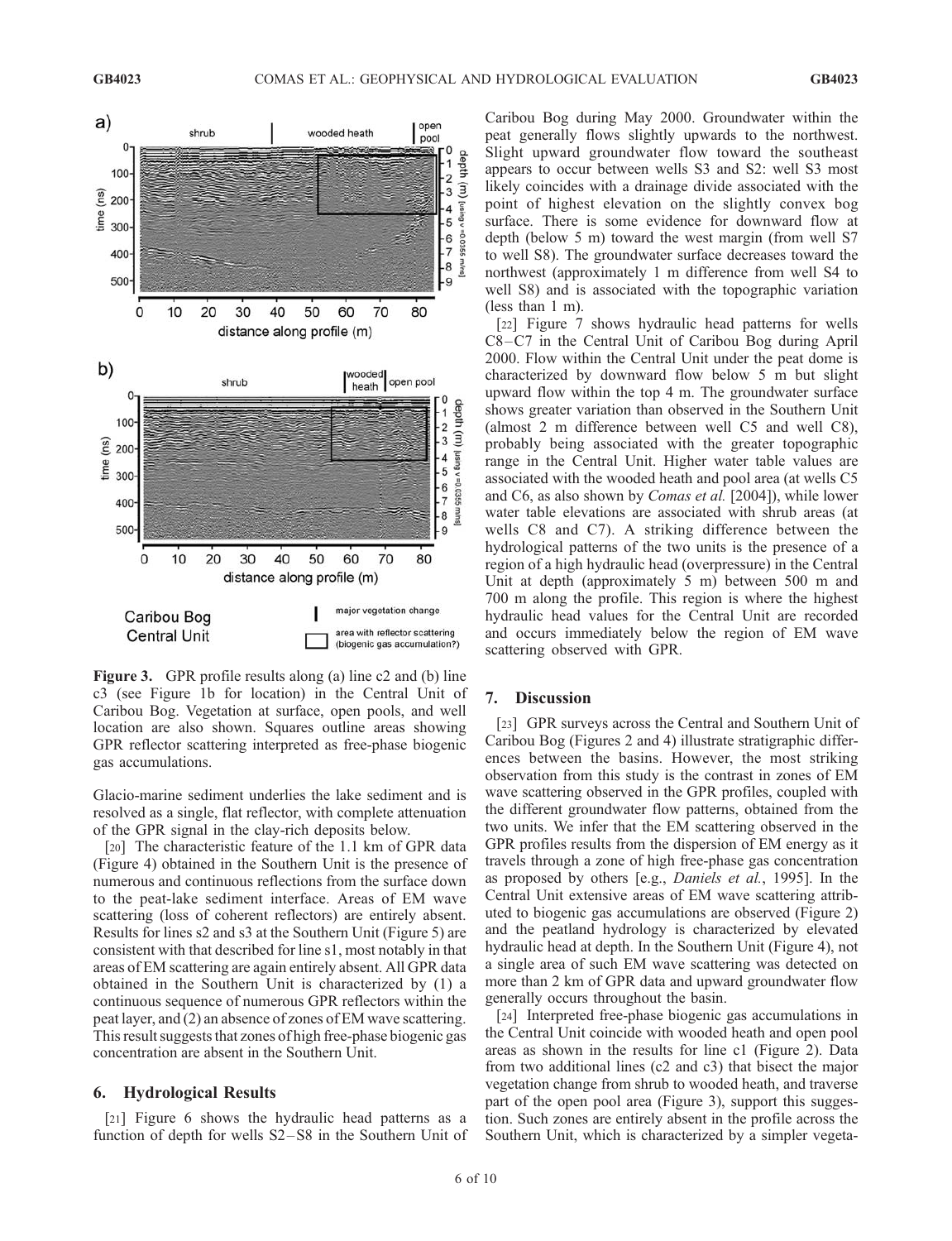

Figure 4. GPR profile results along line s1 (see Figure 1c for location) in the Southern Unit of Caribou Bog. Vegetation at surface, well location, and coring results are also shown.

tion structure comprised of mixed shrub interspersed with wooded heath.

[25] As previously postulated by others [e.g., *Romanowicz*] et al., 1995], the production of biogenic gas within the peat column may be a critical process influencing the groundwater flow patterns within peatland systems. High water table elevation and a downward groundwater flow below 4 m (Figure 7) coincide with the location of interpreted biogenic gas zones in the Central Unit. Most significantly, the region of high hydraulic head (elevated pressure) at about 5 m depth in the Central Unit (between 500 m and 700 m along the profile, as shown in Figure 7) is located immediately below the zones of high free-phase biogenic gas concentration inferred from the GPR data.

[26] Recent simulations of groundwater flow in a Minnesota peatland [Reeve et al., 2005] suggested that high intermediate hydraulic heads may be partially due to increased storage of the peat induced by weather-driven temporal shifts in the water table position. However, accounting for the depth of the zone of high hydraulic conductivity recorded in this study (below 4 m), it seems reasonable to disregard climate forcing as a plausible hypothesis. We instead suggest that this region of overpressure reflects (1) the buildup of biogenic gasses themselves and resulting excess pore fluid pressure [e.g., Beckwith and Baird, 2001], and/or (2) a transient response associated with a zone of reduced hydraulic conductivity caused by confining layers in the peat that also trap biogenic gasses [e.g., Romanowicz et al., 1995; Glaser et al., 2004; Comas et al., 2005a] or the biogenic gasses themselves [e.g., Beckwith and Baird, 2001]. Overpressures in peat columns due to the production of biogenic methane have previously been associated with the alteration of groundwater flow [e.g., Romanowicz et al., 1993; Glaser et al., 2004; Kellner et al., 2004].

[27] Our results agree in a number of ways with previous studies. First they are consistent with previous investigations in other peatlands where accumulations of biogenic gas bubbles coincide with vascular plants (i.e., wooded heath) at the surface. Our findings in the Central Unit are also consistent with studies suggesting that major gas production in peatlands is associated with high hydraulic head (or elevated pressure) areas. Finally, the apparent correlation between the location of pools in the Central Unit and zones of EM scattering supports the correspondence between pools and methane emissions postulated by other authors [i.e., Waddington and Roulet, 1996].

[28] Previous studies suggest that carbon transport and sources of gas production in peatlands can be controlled by the groundwater flow regime [Charman et al., 1994]. Glaser et al. [2004] in the study of biogenic gasses in a northern peatland, concluded that higher rates of methane production in deeper peat soils were stimulated by the downward transport of organic compounds previously released from plant roots. Although our hydrological results were not able to resolve groundwater flow patterns at the microscale, the presence of wooded heath vegetation roots may support this hypothesis by inducing downward transport of organic compounds and subsequent build up of biogenic gas accumulations in the Central Unit. Groundwater flow patterns in peat bogs have been shown to reverse seasonally [i.e., *Romanowicz et al.*, 1993] and it is possible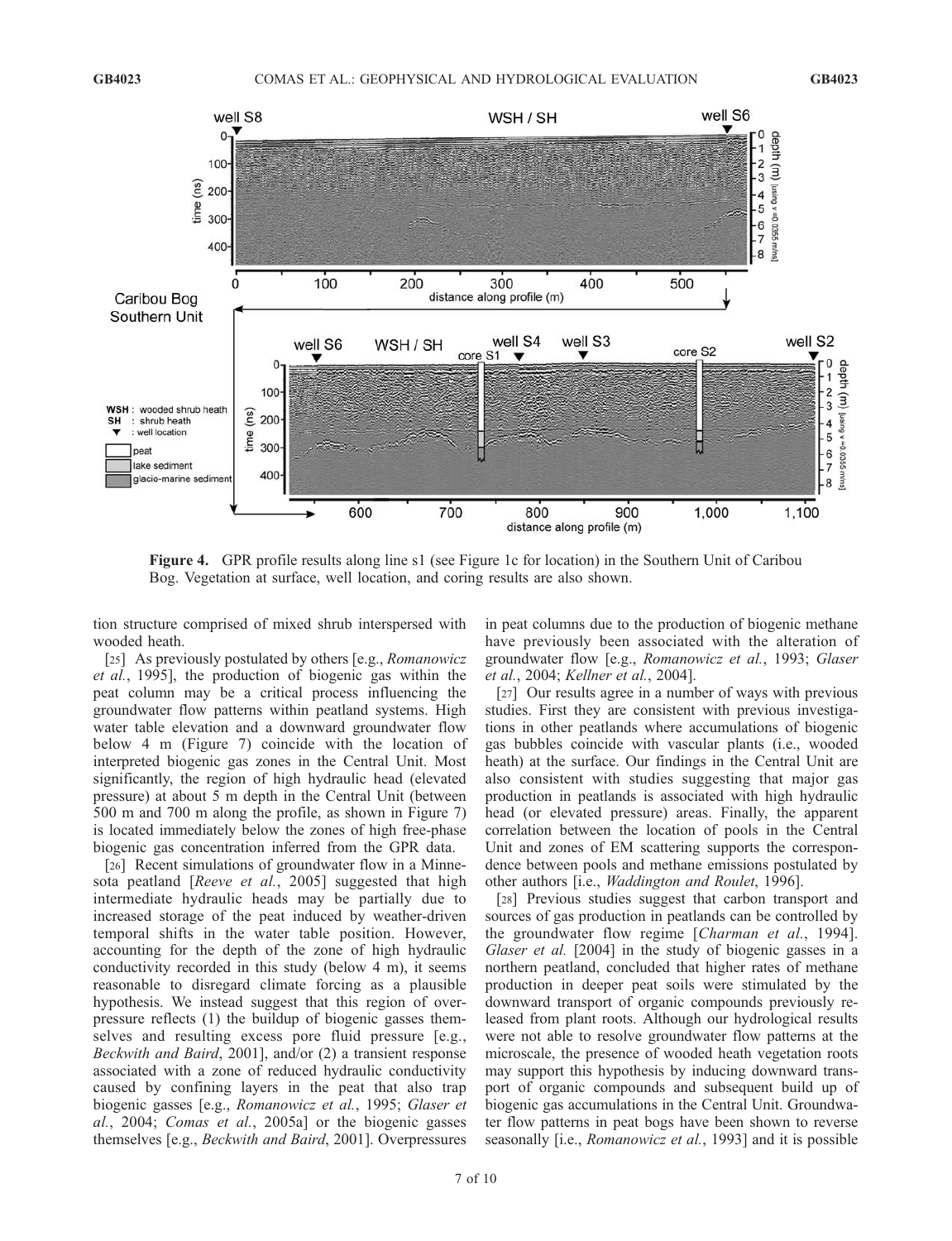

Figure 5. GPR profile results along (a) line s2 and (b) line s3 (see Figure 1c for location) in the Southern Unit of Caribou Bog. Vegetation at surface and well locations are also shown.

that such downward transport of organic compounds is more prevalent at other times of the year.

[29] We do not intend to imply that formation of CH4 and  $CO<sub>2</sub>$  is exclusive to the Central Unit and does not occur at the Southern Unit, but to suggest a very different gas distribution between the two basins. Factors affecting this different distribution between the two units may include: different microbial activity, different rates of biogenic gas production, different form of accumulation, different emission rates to the atmosphere, or temporal variations in emission rates. Biogenic gasses may then exist in the Southern Unit as low concentration free-phase or high concentration dissolved phase; alternatively, accumulations are smaller (and pressurized zones in the peat



Figure 6. Interpreted cross section of the Southern Unit of Caribou Bog (line s1) showing the hydraulic head values as a function of depth, and the interpreted groundwater flow movement during May 2000. Major vegetation at surface is also shown. GPR data and core measurements are used to define the lake sediment-mineral soil interface.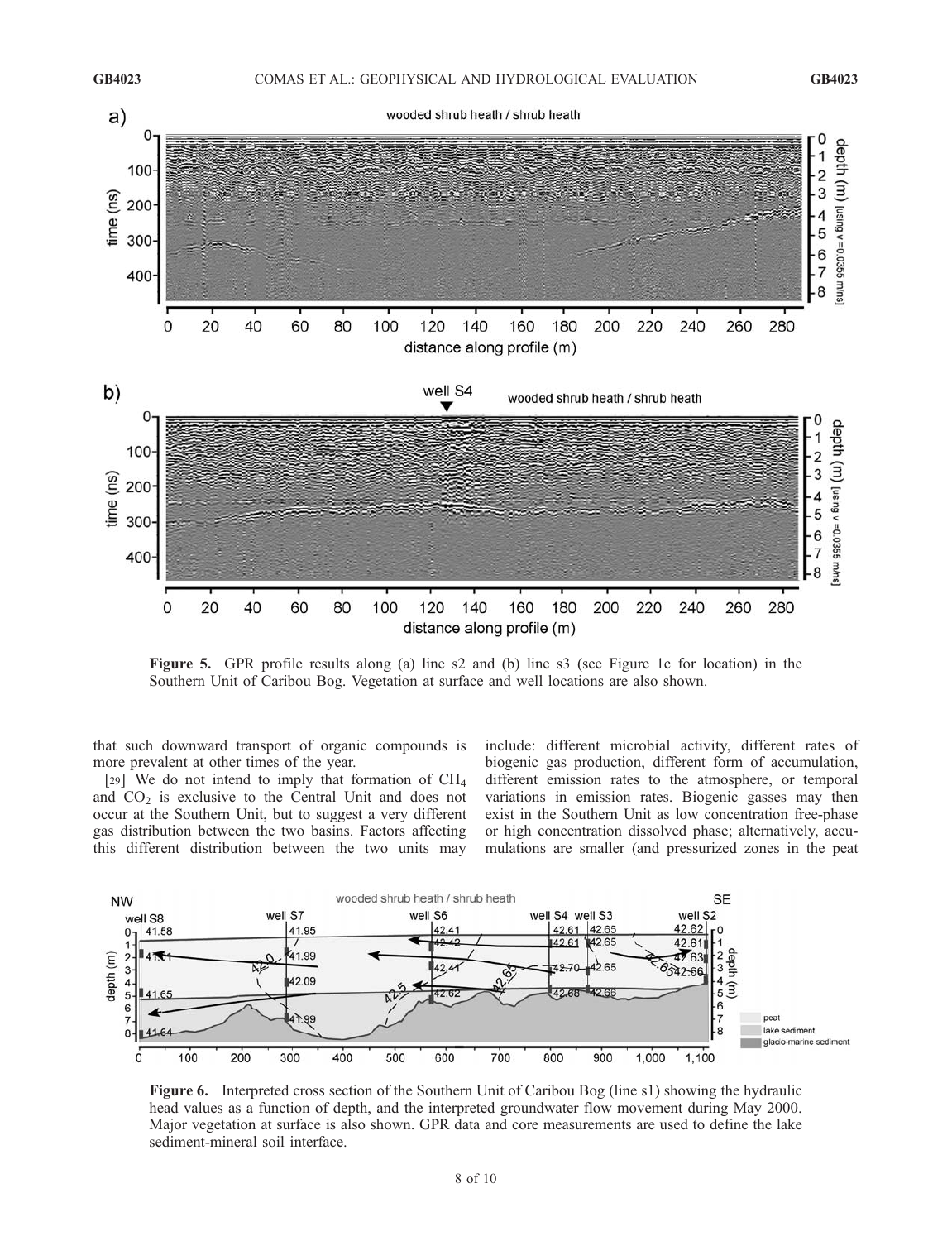

Figure 7. Interpreted cross section of the Central Unit of Caribou Bog (line c1) showing the hydraulic head values as a function of depth, and the interpreted groundwater flow directions during April 2000. Major vegetation patterns and the location of pools at the surface are also shown. GPR data and core measurements are used to define the lake sediment-mineral soil interface.

do not develop) owing to the absence of physical barriers thereby allowing a continuous gas release to the atmosphere. Previous studies [e.g., Strack et al., 2005] have shown temporal patterns in free-phase methane accumulations with low bubble volumes in early summer and high volumes in mid to late summer. It is therefore possible that the biogenic gas distributions inferred from GPR will vary with season.

[30] Figure 8 shows a conceptual model depicting the development of free-phase biogenic gasses in the Central Unit of Caribou Bog. The accumulation of  $CH<sub>4</sub>$  and  $CO<sub>2</sub>$ gas detected with GPR (Figure 2) originates below wooded heath vegetation areas possibly associated with enhanced methanogenesis due to the downward transport of organic compounds from plant roots where water table elevations are high [Glaser et al., 2004]. Development of free-phase biogenic gasses below open pool areas can be related to enhanced degradation of peat underlying the pools as described by others [e.g., Foster et al., 1983; Hamilton et al., 1994]. A zone of overpressure develops that is likely associated with a reduction of hydraulic conductivity due to the buildup of biogenic gasses themselves and/or the presence of confining layers in the peat.

#### 8. Conclusions

[31] This study shows the potential of GPR as a noninvasive technique for investigating biogenic gasses in peatlands at the basin scale. The presence of areas of EM wave scattering detected with GPR and associated with high freephase biogenic gas concentrations in the Central Unit of Caribou Bog contrast with the complete absence of such features in the Southern Unit; this suggests different processes or controls associated with  $CH<sub>4</sub>$  and  $CO<sub>2</sub>$  accumulation between the two units. The interpreted zones of high free-phase biogenic gas concentration are associated with: (1) wooded heath vegetation at the surface; (2) presence of open pools; (3) high water table elevations near the center of the basin; and (4) a region of high hydraulic head (elevated pressure) at depth (and below the zone of interpreted gas accumulation) that may be the result of: (1) a transient pressure head associated with a zone region of low hydrau-



Figure 8. Interpreted model for biogenic gas accumulations in the Central Unit of Caribou Bog. CH<sub>4</sub> and CO2 gas accumulation may be enhanced below wooded heath areas owing to the downward transport of organic compounds from plant roots, and owing to increased peat degradation underneath open pool areas. A region of overpressure may result below the zone of gas accumulation as a result of the a reduction of hydraulic conductivity due to the buildup of biogenic gasses themselves and/or the presence of confining layers in the peat.